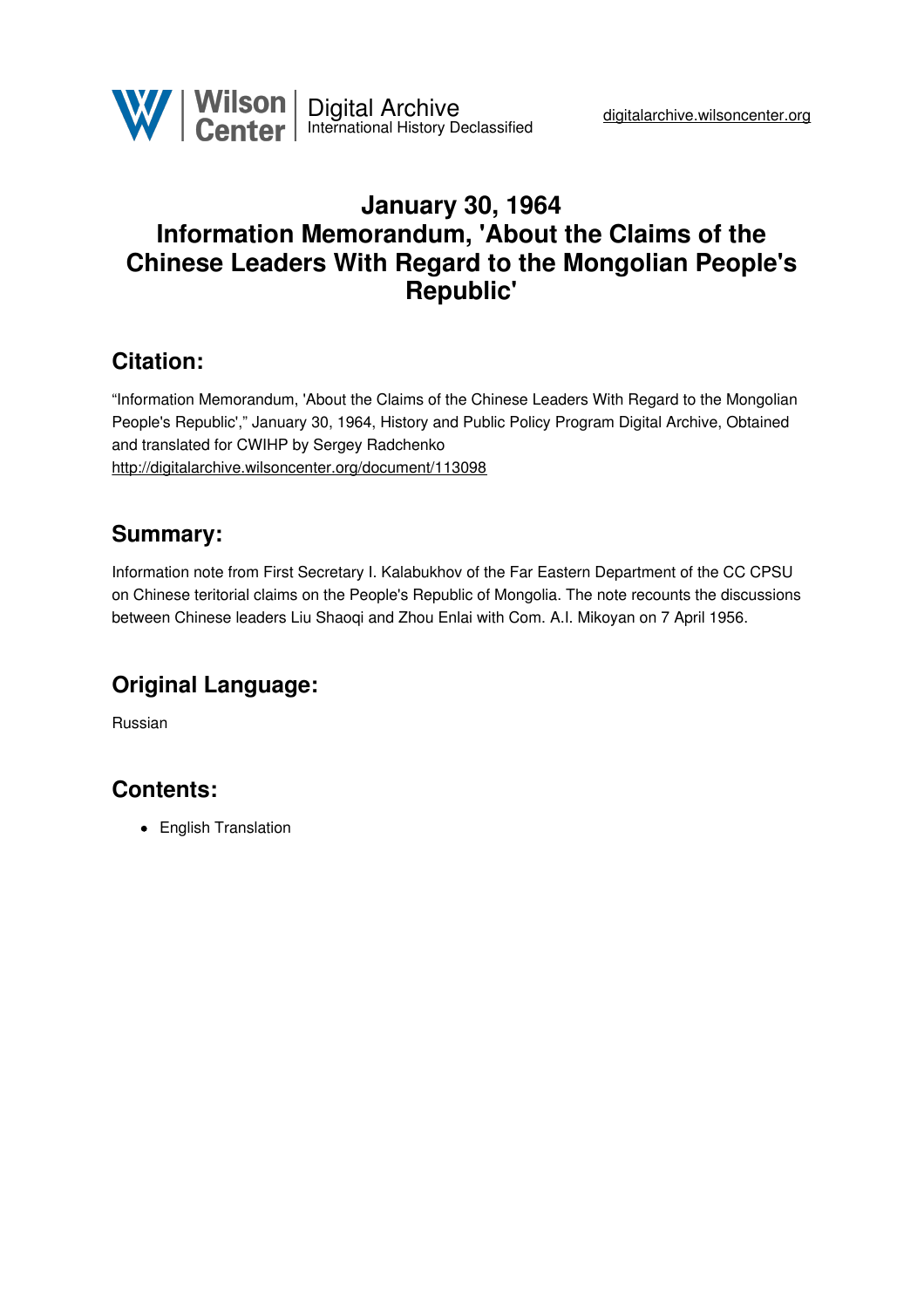Information Memorandum, "About the Claims of the Chinese Leaders With Regard to the Mongolian People's Republic," by First Secretary of the Far Eastern Department of the USSR, I. Kalabukhov, 30 January 1964

#### TOP SECRET. Copy 1

About the claims of the Chinese leaders with regard to the Mongolian People's Republic (information)

After the 20th Congress of the CPSU, Com. A.I. Mikoyan visited the People's Republic of China and had conversations with the leading comrades of the CCP [Chinese Communist Party]. During the conversation of Liu Shaoqi and Zhou Enlai with Com. A.I. Mikoyan on 7 April 1956, the question was raised that Mongolia was at one time a part of China. Zhou Enlai, having reminded that in 1949, during com. A.I. Mikoyan's stay in China, they [the Chinese leaders] raised before Stalin the question of the possibility of returning Mongolia to the PRC [People's Republic of China] and that then Stalin through com. A.I. Mikoyan gave a wrong answer, asked whether we consider this answer one of Stalin's mistakes.

{{{ Note: In February 1949 during the confidential trip of com. A.I. Mikoyan to Shijiazhuang ahead of the 3rd March Plenum of the CC CCP, Mao Zedong in his conversation with the former, in the presence of Liu Shaoqi and Zhou Enlai, raised the question of uniting two parts of Mongolia. Com. A. I. Mikoyan replied that, taking into consideration the territorial integrity of China, this would not be in China's interests, because a large part of the country--Inner Mongolia--would break away. Mao Zedong then commented that he had in mind the unification of Mongolia with its accession to China. Com. A.I. Mikoyan declared that the Mongolian people have tasted the fruits of sovereign existence and will hardly agree to abandon independence, in any case this question was the business of the Mongolian people. This note is based on oral report of a referent of the CC CPSU Department [for Relations with Socialist Countries] c. A.N. Katerinich, who has seen the transcript of com. A.I. Mikoyan's conversation. On this trip com. A.I. Mikoyan was accompanies by c. E.F. Kovalev. }}}

In response to com. A.I. Mikoyan's objection to the effect that he considers that Stalin was right then and that he still has the same opinion, that is--that Stalin gave a correct answer, Zhou Enlai said that formally Stalin really did give the right answer, having said that the Mongolian comrades should be asked about Mongolia's accession to China, because only they can solve this question. But in accordance with party principles, Stalin should have answered differently. Zhou Enlai supposed that Stalin should have expressed his opinion, because at the time that was a conversation between communists, and then he could say that the Chinese should talk to the Mongolians. Zhou Enlai believes that Stalin evaded this question and did not express his opinion. Com. A.I. Mikoyan explained that this answer of Stalin's should be interpreted in the sense that Stalin in effect spoke against raising the question about Mongolia's accession to China, but since he did not want to get into an argument with the Chinese comrades on this question, he suggested to leave the solution of this question to the Mongolians.

During the same conversation Liu Shaoqi added that the Chinese people allegedly are very deeply pained by the fact of Mongolia's secession from China. He noted that when the Soviet Union was celebrating the 300-year-anniversary of reunification of Ukraine with Russia, [some people] said in China that 300 years ago Mongolia already was a part of China and asked the question whether it could be re-united with China. The Chinese, Liu Shaoqi continued, consider Mongolia, like Taiwan, a part of their territory.

Com. A.I. Mikoyan replied that it is wrong to equate Mongolia with Taiwan. The Chinese live in Taiwan, but in Mongolia there is a completely different nation. Mongolia de facto was not a part of China even under the tsar. It acquired independent existence as a state after the October Revolution and the Mongolians, having learned the taste of national independence, will now hardly want to abandon it. We, continued A.I. Mikoyan, never had a thought of joining Mongolia to the